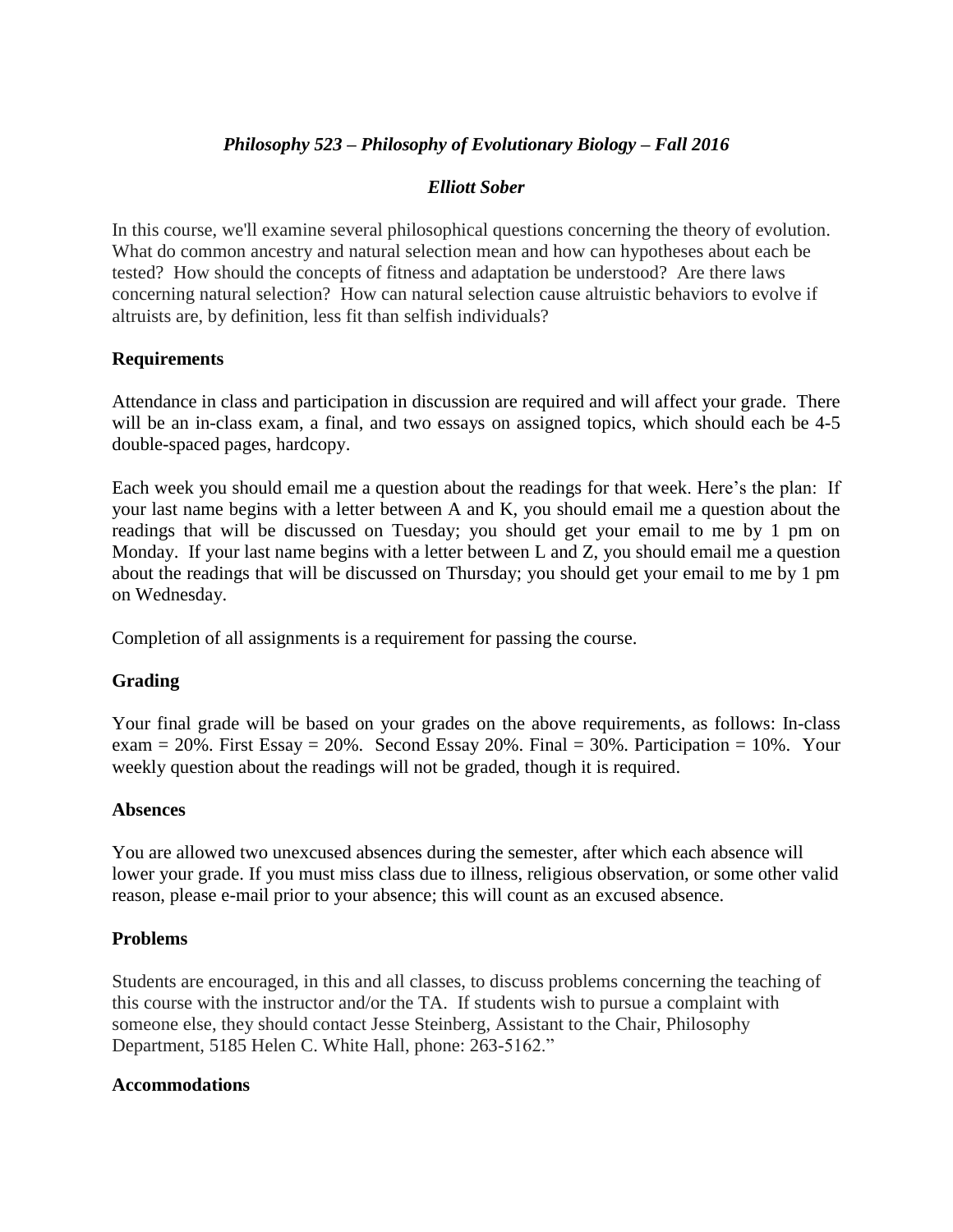Every student should have an equal opportunity to participate in and benefit from this course. To that end, if you need to make special arrangements for receiving class materials or completing assignments because of a disability, please let me know, and I will work with you and the McBurney Disability Resource Center. You can find information about the McBurney Center on their web site: https://mcburney.wisc.edu/

### **Academic Misconduct and Plagiarism**

Academic misconduct in any form - including plagiarizing from a published source or a classmate - will not be tolerated. I take academic integrity violations very seriously. Penalties for such violations will be adjudicated based upon the severity of the offence, and may range from a grade reduction on the assignment to failure of the course. For information about academic integrity and associated University policies see [https://www.students.wisc.edu/doso/academic-integrity/.](https://www.students.wisc.edu/doso/academic-integrity/)

### **Office Hours**

My office hours are W 1:30-3:30, or by appointment, in 5199 Helen C. White Hall.

### **Books available at University Bookstore (and on reserve at College Library)**

Elliott Sober and David S. Wilson (1998). *Unto Others – The Evolution and Psychology of Unselfish Behavior.* Harvard University Press.

[recommended] Charles Darwin (1859). *On the Origin of Species*. Harvard University Press, 1959.

### **Schedule**

*Note: There are two extra class meetings (both on Sunday nights) listed below. These are make-up sessions for two regular class sessions that are cancelled (also indicated below).* 

# *Note also: Additions to this syllabus may be made as the semester progresses at my discretion. I will notify you of all changes and will update the syllabus on the course's Desire2Learn dashboard as needed.*

### **Week 1. The ABCs of Probability**

E. Sober (2015). "The ABCs of Probability and the Basics of Bayesianism." from E. Sober, *Ockham's Razors – A User's Manual*, Cambridge University Press.

### **Week 2.1. Central Features of Darwinian Theory**

- Ernst Mayr (2007). "Darwin's Five Theories of Evolution" In his *What Makes Biology Unique?* Cambridge University Press, 2007, pp. 97-115.
- M. J. S. Hodge (1987). "Natural Selection as a Causal, Empirical, and Probabilistic Theory," in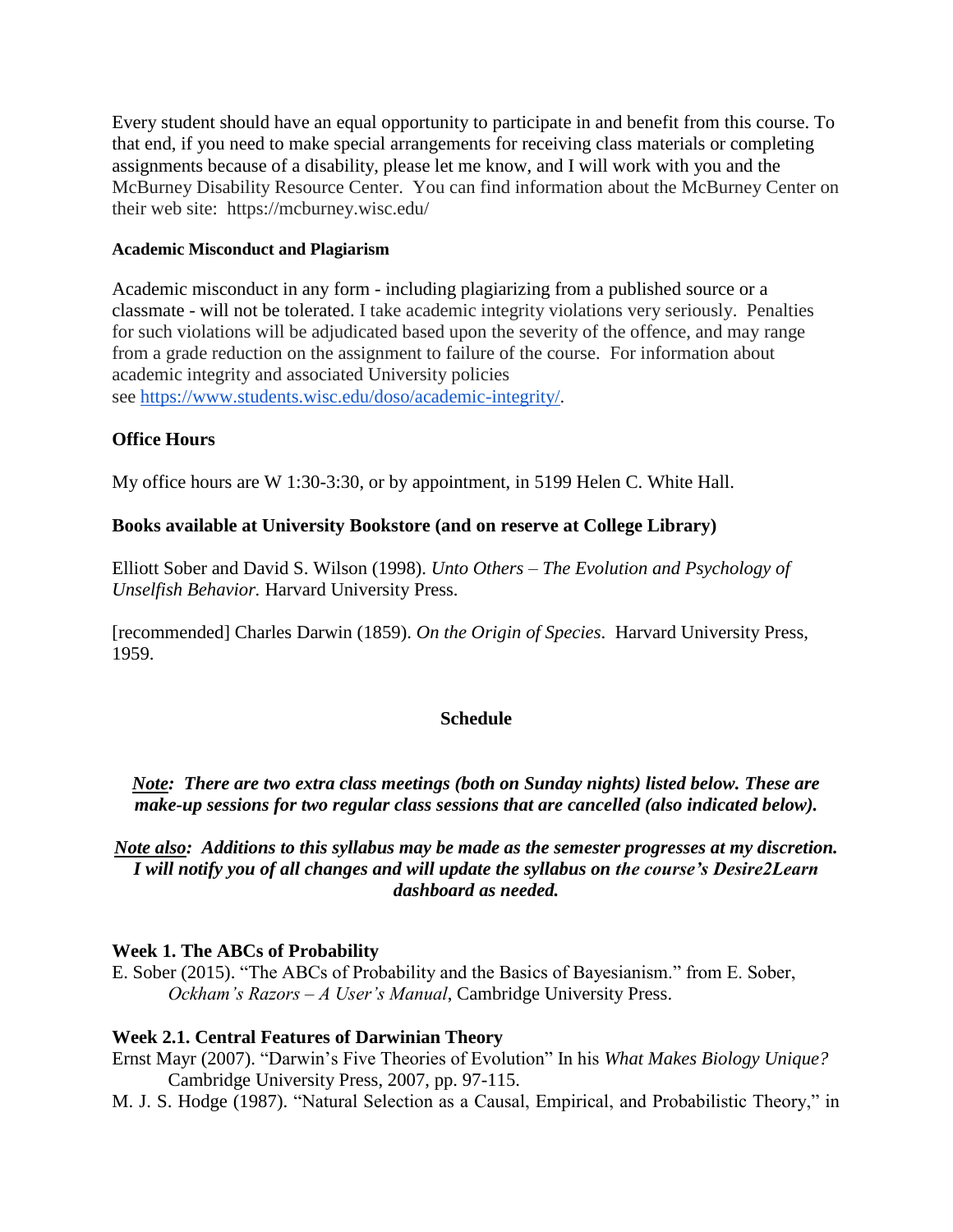*The Probabilistic Revolution*, L. Kruger, G. Gigerenzer, and M. Morgan (eds.), MIT Press, 1987), vol. 2, pp. 233-70.

### **Week 2.2. The Randomness of Mutation**

- R. Lenski, and J. Mittler (1993). "The Directed Mutation Controversy and Neo-Darwinism." *Science* 259: 188-194.
- E. Sober (2014). ["Evolutionary Theory, Causal Completeness, and Theism](http://sober.philosophy.wisc.edu/selected-papers/ID-2014-EvolutionaryTheoryCausalCompletenessAndTheism.pdf?attredirects=0) The Case of ['Guided' Mutation.](http://sober.philosophy.wisc.edu/selected-papers/ID-2014-EvolutionaryTheoryCausalCompletenessAndTheism.pdf?attredirects=0)" In D. Walsh and P. Thompson (eds.), *Evolutionary Biology. Conceptual, Ethical, and Religious Issues*, 2014. Cambridge University Press, pp. 31-44. On my web site.

### **Week 3.1. Fitness and Probability**

Alan Hajek (2011). "Interpretations of Probability." *Stanford Encyclopedia of Philosophy*.

- Susan Mills and John Beatty (1979). "The Propensity Interpretation of Fitness." *Philosophy of Science* 46. 263-286.
- E. Sober (2001). "The Two Faces of Fitness." In R. Singh, D. Paul, C. Krimbas, and J. Beatty (eds.), *Thinking about Evolution: Historical, Philosophical, and Political Perspectives*. Cambridge UP, vol. 2, pp. 309-321. On my web site.

#### **Week 3.2. Natural Selection and Drift**

- Roberta Millstein (2002). "Are Random Drift and Natural Selection Conceptually Distinct?" *Biology and Philosophy* 171: 33-53.
- Ken Reisman and Patrick Forber (2005). "Manipulation and the Causes of Evolution." *Philosophy of Science* 72: 1115-1125.

### **Extra Meeting on Sunday September 25 (evening): Review for Exam**

#### **Week 4.1: Exam**

#### **Weeks 4.2, 5, and 6: Altruism and the Units of Selection Controversy**

E. Sober and David S. Wilson (1998). *Unto Others – the Evolution and Psychology of Unselfish Behavior.* Harvard University Press, chs. 1-5, and chs. 6,7,10.

*Wikipedia*, "The Stag Hunt."

### **Week 7.1. First writing assignment due.**

#### **Weeks 7 and 8: Are there laws of natural selection?**

Karl Popper (1974). "Darwinism as a Metaphysical Research Program" Section 37 of Popper's "Intellectual Autobiography" in *The Philosophy of Karl Popper*, edited by Paul Arthur Schillp, Open Court.

Karl Popper (1978). "Natural Selection and the Emergence of Mind." *Dialectica* 32: 339-355.

Stephen Jay Gould (1979). "Darwin's Untimely Burial." *The Panda's Thumb*, Norton, pp. 39-45.

- John Beatty (1995). "The Evolutionary Contingency Thesis." In G. Wolters and J. Lennox (eds.), Concepts, Theories, and Rationality in the Biological Sciences, 45-81.
- Russell Powell and Carlos Mariscal (2015). "Convergent evolution as natural experiment the tape of life reconsidered." *Interface Focus*.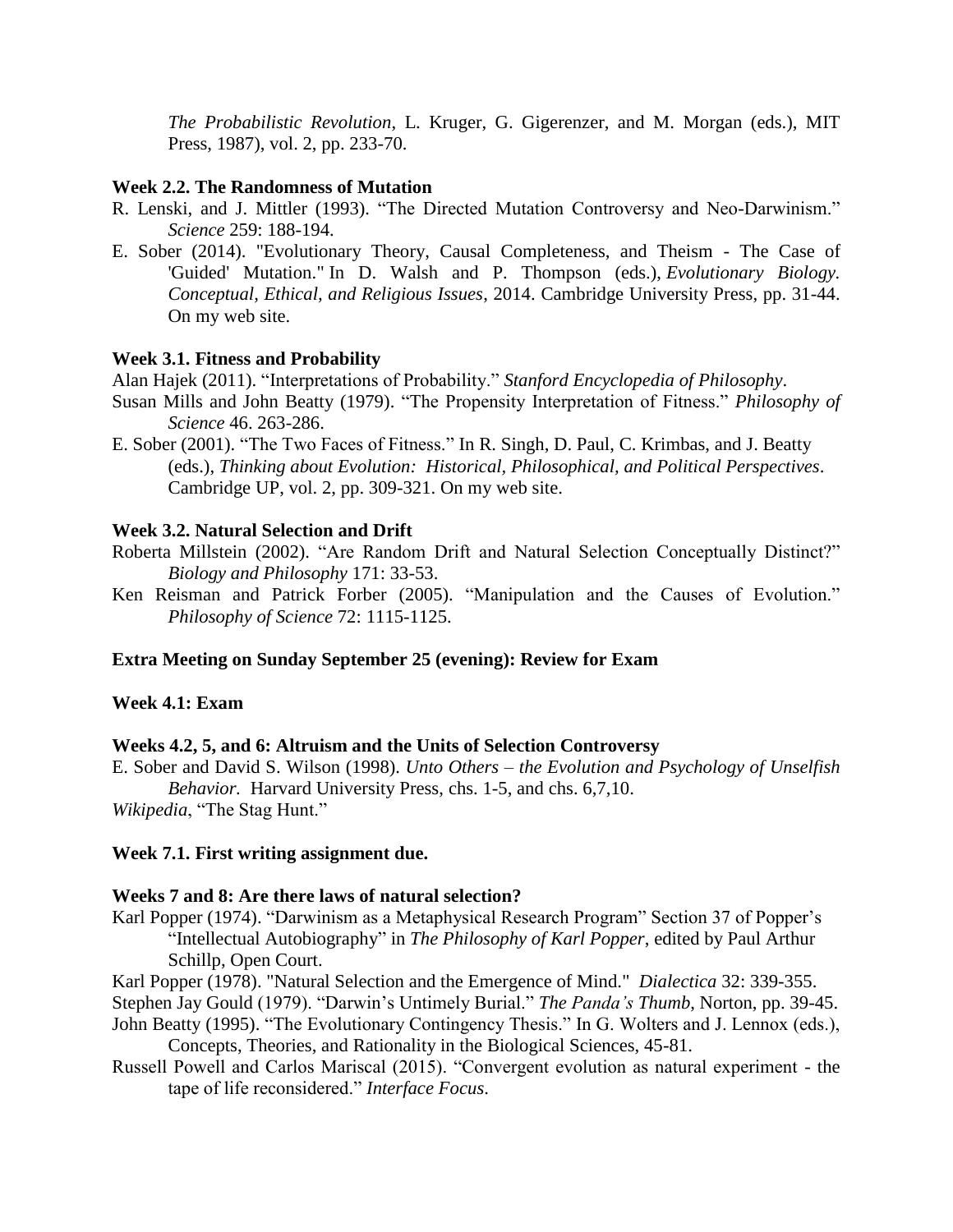Sandra Mitchell (1996). "Pragmatic Laws" *Philosophy of Science* 64: S468-S479.

E. Sober (2011). "*A Priori* Causal Models of Natural Selection." *Australasian Journal of Philosophy* 89: 1-19. On my web site.

# **Week 9.1: Second Writing Assignment Due**

### **Week 9: Adaptationism**

- Stephen Jay Gould and Richard Lewontin (1979). "The Spandrels of San Marco a Critique of the Adaptationist Programme." *Proceedings of the Royal Society of London* B 205: 581- 598.
- W. Mitchell and T. Valone (1990). "The Optimization Research Program Studying Adaptations by their Function." *Quarterly Review of Biology* 65: 43-52.
- Steve Orzack and E. Sober (1994). "Optimality Models and the Test of Adaptationism." *American Naturalist* 143: 361-380.

# **Week 10: Testing Specific Adaptive Hypotheses**

- E. Sober (2009). ["Did Darwin Write the Origin](http://sober.philosophy.wisc.edu/selected-papers/ET-2009-DidDarwinWritetheOriginBackwardsPNAS.pdf?attredirects=0) Backwards?" *Proceedings of the National Academy of Science* 106: 10048-10055. On my web site.
- E. Sober and Steven Orzack (2003). "Common Ancestry and Natural Selection." *British Journal for the Philosophy of Science* 54: 423-437. On my web site.
- Sarah Hrdy (1986). "Empathy, Polyandry, and the Myth of the Coy Female." In R. Bleier (ed.), *Feminist Approaches to Science, Pergamon Press, pp. 119-146.*
- Gillian Brown, Kevin Laland, Monique Borgerhoff Mulder (2009). "Bateman's principles and human sex roles." *Trends in Ecology and Evolution* 24. 297-304.

# **Week 11, plus extra meeting on Sunday evening November 20: Taxonomy, Species, Common Ancestry, Phylogeny, and Race**

- E. Sober (2000). "Essentialism and Taxonomy." Excerpt from Chapter 6 of *Philosophy of Biology*. Westview Press, pp. 146-172.
- David Hull (1976). "Are species really individuals?" *Systematic Zoology* 25.174-191.
- Joel Velasco (2008). "Species concepts should not conflict with evolutionary history, but often do." *Stud. Hist. Phil. Biol. & Biomed. Sci.* 39: 407–414.
- David Baum and Stacey Smith (2013). *Tree-Thinking - An Introduction to Phylogenetic Biology*, Roberts and Company, Chs. 2,3,4.
- Robin Andreasen (1998). "A New Perspective on the Race Debate." *British Journal for the Philosophy of Science* 49: 199-225.

# **Week 12: no class**

### **Weeks 13 and 14: The Epistemology of Common Ancestry and Phylogenetics**

- E. Sober and Mike Steel (2014). ["Time and Knowability in Evolutionary Processes.](http://sober.philosophy.wisc.edu/selected-papers/ET-2014-TimeAndKnowabilityInEvolutionaryProcesses.pdf?attredirects=0)" *Philosophy of Science* 81: 537-557. Just Sections 1,2,5. On my web site.
- E. Sober (2015). "Likelihoods and Common Causes." From *Ockham's Razors*, Cambridge UP.
- Carol E. Cleland (2011). "Prediction and Explanation in Historical Natural Science." *Brit. J. Phil. Sci.* 62: 551–582.
- David Baum and Stacey Smith (2013). *Tree-Thinking - An Introduction to Phylogenetic Biology*,